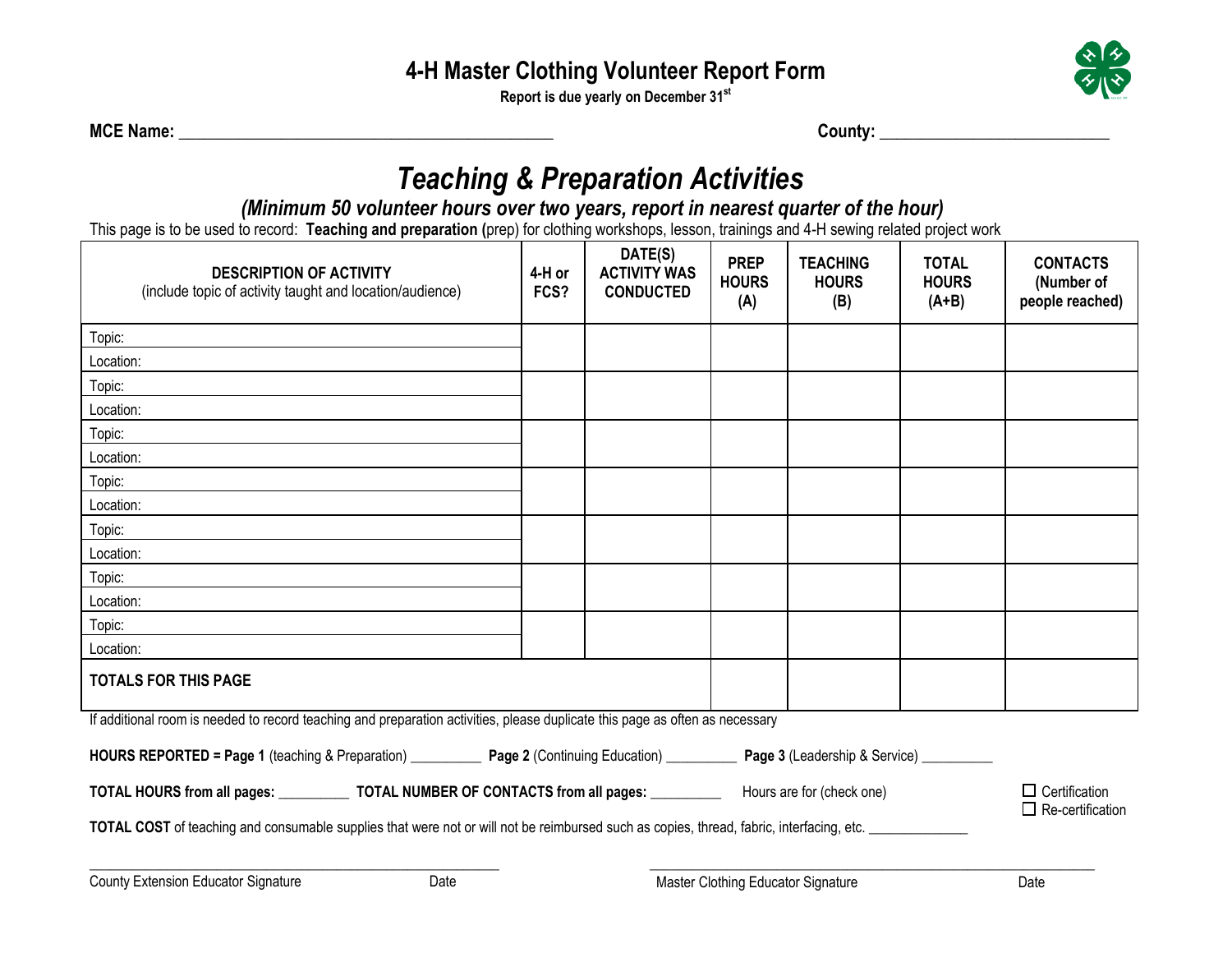

# *Continuing Education*

*(Minimum 30 hours over two years, report in nearest quarter of the hour)*

| <b>ACCEPTED ACTIVITIES</b>                                                                                                                                                                                                                                                                                                                                                                                                                                                                                                          | <b>ACTIVITY ATTENDED</b> | DATE(S)<br><b>ATTENDED</b> | <b>TOTAL</b><br><b>HOURS</b> |
|-------------------------------------------------------------------------------------------------------------------------------------------------------------------------------------------------------------------------------------------------------------------------------------------------------------------------------------------------------------------------------------------------------------------------------------------------------------------------------------------------------------------------------------|--------------------------|----------------------------|------------------------------|
| Attending clothing trainings, lessons,<br>workshops, shows, or academic courses<br>(subjects matter can be anything related to<br>clothing and/or to communicating with others,<br>how to become a better teacher, working with<br>various audiences, or other people -oriented<br>skills; it can be Extension sponsored or other)                                                                                                                                                                                                  | Topic:                   |                            |                              |
|                                                                                                                                                                                                                                                                                                                                                                                                                                                                                                                                     | Location:                |                            |                              |
|                                                                                                                                                                                                                                                                                                                                                                                                                                                                                                                                     | Topic:                   |                            |                              |
|                                                                                                                                                                                                                                                                                                                                                                                                                                                                                                                                     | Location:                |                            |                              |
|                                                                                                                                                                                                                                                                                                                                                                                                                                                                                                                                     | Topic:                   |                            |                              |
|                                                                                                                                                                                                                                                                                                                                                                                                                                                                                                                                     | Location:                |                            |                              |
|                                                                                                                                                                                                                                                                                                                                                                                                                                                                                                                                     | Topic:                   |                            |                              |
| Attending fashion shows, conducted by<br>professionals, intended to inform the public about<br>current or upcoming trends. Historical fashion<br>shows are acceptable. Museum displays or<br>exhibits are acceptable.<br>** Shows/revues of garments individuals have<br>made are not acceptable for example 4-H<br><b>Fashion Revue</b><br>Viewing sewing/clothing related television<br>programs; reading articles, books, publications,<br>and other professionally written materials related<br>to<br>clothing/sewing/teaching. | Location:                |                            |                              |
|                                                                                                                                                                                                                                                                                                                                                                                                                                                                                                                                     | Topic:                   |                            |                              |
|                                                                                                                                                                                                                                                                                                                                                                                                                                                                                                                                     | Location:                |                            |                              |
|                                                                                                                                                                                                                                                                                                                                                                                                                                                                                                                                     | Topic:                   |                            |                              |
|                                                                                                                                                                                                                                                                                                                                                                                                                                                                                                                                     | Location:                |                            |                              |
|                                                                                                                                                                                                                                                                                                                                                                                                                                                                                                                                     | Topic:                   |                            |                              |
|                                                                                                                                                                                                                                                                                                                                                                                                                                                                                                                                     | Location:                |                            |                              |
|                                                                                                                                                                                                                                                                                                                                                                                                                                                                                                                                     | Topic:                   |                            |                              |
|                                                                                                                                                                                                                                                                                                                                                                                                                                                                                                                                     | Location:                |                            |                              |
|                                                                                                                                                                                                                                                                                                                                                                                                                                                                                                                                     | Topic:                   |                            |                              |
|                                                                                                                                                                                                                                                                                                                                                                                                                                                                                                                                     | Location:                |                            |                              |
| <b>TOTAL FOR THIS PAGE</b>                                                                                                                                                                                                                                                                                                                                                                                                                                                                                                          |                          |                            |                              |

If additional room is needed to record continuing education, please duplicate this page as often as necessary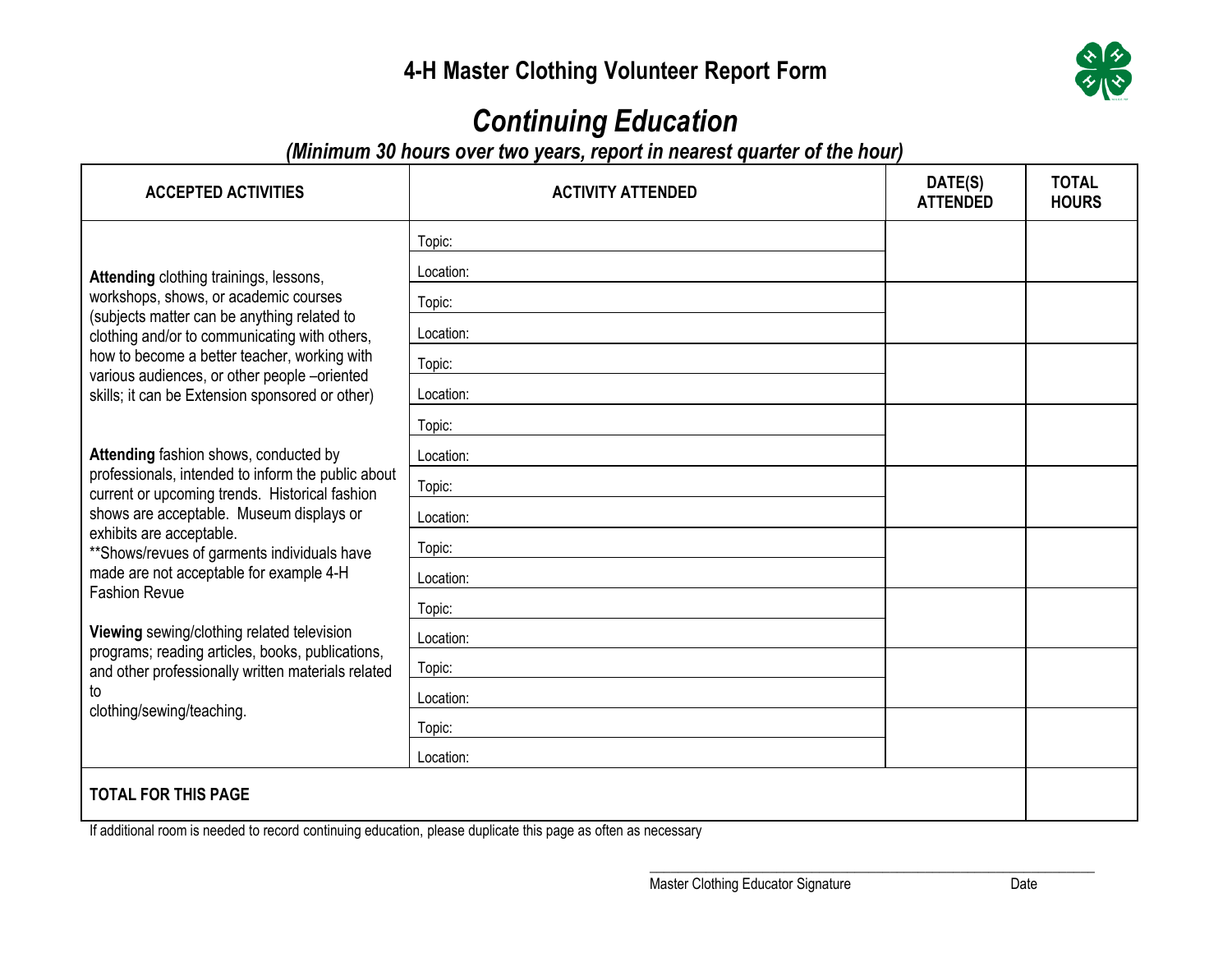

### *Leadership and Service*

*(Minimum 20 volunteer hours over two years, report in nearest quarter of the hour)*

| <b>ACCEPTED ACTIVITIES</b>                                                                                                                                                                                                                                                                                                                                                                                        | <b>ACTIVITY: list YOUR involvement and/</b><br>or the nature of the activity | DATE(S) | <b>ACTIVITY</b><br><b>TIME</b> | <b>TOTAL</b><br><b>HOURS</b> | <b>CONTACTS</b><br>(Number of<br>people reached) |
|-------------------------------------------------------------------------------------------------------------------------------------------------------------------------------------------------------------------------------------------------------------------------------------------------------------------------------------------------------------------------------------------------------------------|------------------------------------------------------------------------------|---------|--------------------------------|------------------------------|--------------------------------------------------|
| Leadership: Include time that you spend in an active<br>leadership role over clothing/sewing related activities.<br>This includes coordinating county/area/state clothing<br>events that may be judging or not; coordinating<br>county 4-H apparel and textiles projects (time spent<br>securing leaders and judges, writing scripts, etc.) and<br>being an officer in an ASG (American Sewing Guild)<br>chapter. |                                                                              |         |                                |                              |                                                  |
|                                                                                                                                                                                                                                                                                                                                                                                                                   |                                                                              |         |                                |                              |                                                  |
|                                                                                                                                                                                                                                                                                                                                                                                                                   |                                                                              |         |                                |                              |                                                  |
|                                                                                                                                                                                                                                                                                                                                                                                                                   |                                                                              |         |                                |                              |                                                  |
|                                                                                                                                                                                                                                                                                                                                                                                                                   |                                                                              |         |                                |                              |                                                  |
| Judging: Apparel and textiles related items for<br>county, area and/or state fairs, fashion revues,<br>design competitions, talks, demonstrations, etc.                                                                                                                                                                                                                                                           |                                                                              |         |                                |                              |                                                  |
|                                                                                                                                                                                                                                                                                                                                                                                                                   |                                                                              |         |                                |                              |                                                  |
| <b>Community Service:</b> Sewing for non-profit groups as<br>well as serving on committees that plan activities<br>related to sewing/clothing. Teaching, needlework<br>classes such as knitting, crochet, tatting, and<br>needlepoint (those that don't involve the use of a<br>sewing machine or hand sewing needle)                                                                                             |                                                                              |         |                                |                              |                                                  |
|                                                                                                                                                                                                                                                                                                                                                                                                                   |                                                                              |         |                                |                              |                                                  |
|                                                                                                                                                                                                                                                                                                                                                                                                                   |                                                                              |         |                                |                              |                                                  |
|                                                                                                                                                                                                                                                                                                                                                                                                                   |                                                                              |         |                                |                              |                                                  |
|                                                                                                                                                                                                                                                                                                                                                                                                                   |                                                                              |         |                                |                              |                                                  |
| Miscellaneous: writing an article for a national<br>magazine, the MCE newsletter or other newspaper<br>telling about sewing related activity or event; entering<br>sewn clothing, home furnishing items that you have<br>designed or constructed in a juried/judge exhibition;<br>and modeling sewn clothing in a fashion show.                                                                                   |                                                                              |         |                                |                              |                                                  |
|                                                                                                                                                                                                                                                                                                                                                                                                                   |                                                                              |         |                                |                              |                                                  |
|                                                                                                                                                                                                                                                                                                                                                                                                                   |                                                                              |         |                                |                              |                                                  |
|                                                                                                                                                                                                                                                                                                                                                                                                                   |                                                                              |         |                                |                              |                                                  |
| <b>TOTALS FOR THIS PAGE</b>                                                                                                                                                                                                                                                                                                                                                                                       |                                                                              |         |                                |                              |                                                  |

If additional room is needed to record Leadership and Service, please duplicate this page as often as necessary